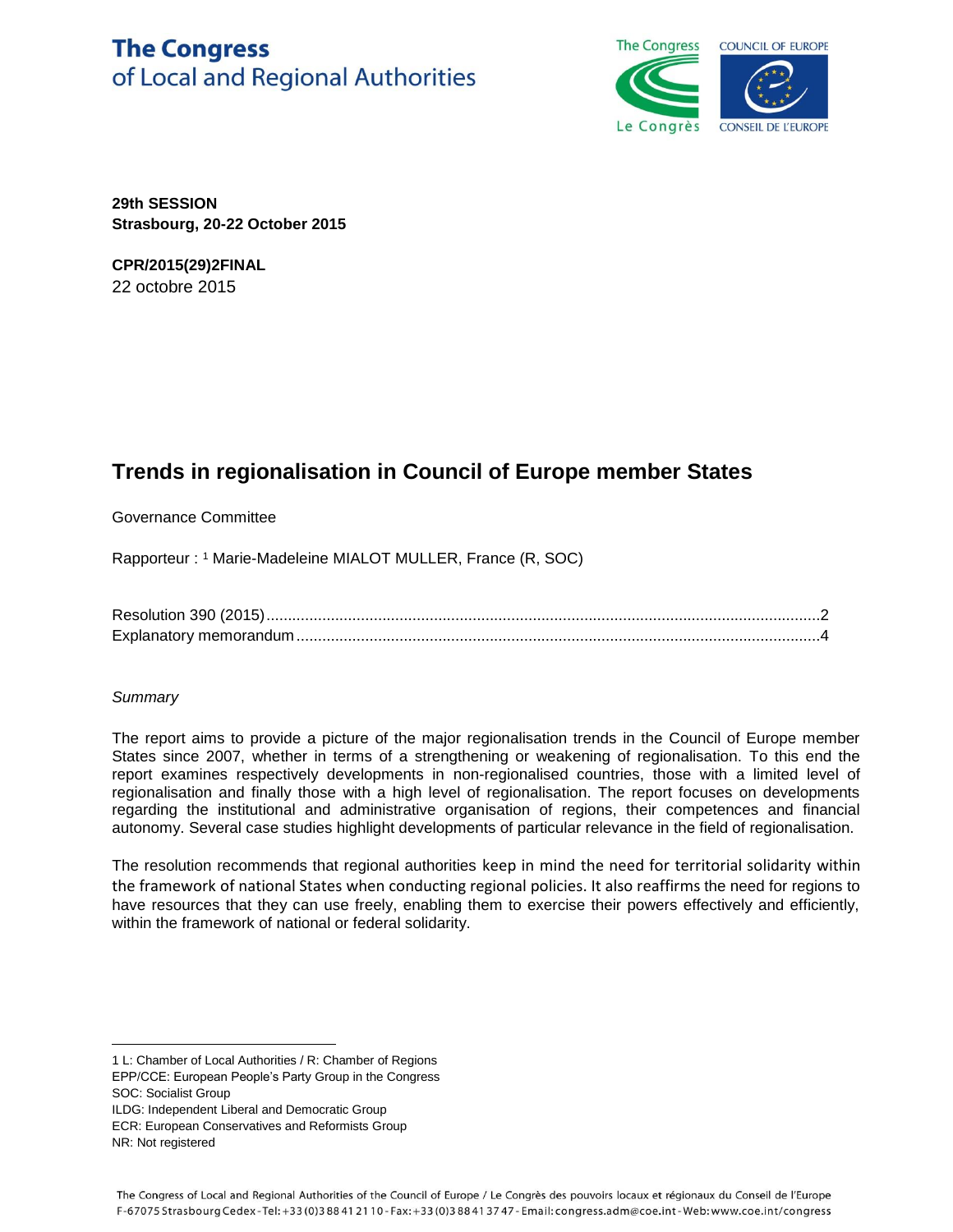## **RESOLUTION 390 (2015)<sup>2</sup>**

1. Considering,

*a.* The Council of Europe Reference Framework for Regional Democracy (2002);

*b.* The Helsinki Declaration on regional autonomy (2002);

*c.* Congress Resolution 361 and Recommendation 346 (2013) on regions and territories with special status in Europe;

*d.* Congress Resolution 83 and Recommendation 65 (1999) on the current state of and prospects for regionalisation in Europe;

2. Underlining that the variety of forms of sub-national governance found in Council of Europe member States mainly reflects their historical, political, social and cultural diversity;

3. Observing the constant adaptation of forms of regional governance to changing political and economic contexts;

4. Convinced of the benefits, in terms of economic development and quality public services, that regionalisation can bring, when regional authorities are attributed substantial powers and resources, are politically accountable to the population and interact effectively with their European, national and local counterparts in the spirit of multilevel governance;

5. Observing that regionalisation has allowed the emergence in many European States of powerful regional actors with effective political and economic powers;

6. Noting with concern that in recent years, with the exception of the introduction of new metropolitan authorities in some countries, the decentralisation process in Europe appears to have stalled;

7. Noting that the economic and financial crisis that erupted in 2008 has motivated public authorities to reflect on their territorial organisation, including the regional level;

8. Noting that, since 2008, there has been a trend in some countries to recentralise powers;

9. The Congress of Local and Regional Authorities:

*a.* Supports and encourages Member States' policies on regionalisation that respect the principle of subsidiarity and the territorial cohesion of States;

*b.* Reaffirms that regionalisation policies must keep in mind the need for territorial solidarity within the framework of national States;

*c.* Reaffirms the need for regions to have a legal status and clearly defined powers, anchored in their constitution or legislation, and that they should manage a substantial share of public affairs and be free to exercise their initiative in any matter that is not excluded from their powers or assigned to another authority, and that any limitation of their powers should be based on the constitution and/or the law;

*d.* Reaffirms the need for regions to have resources that they can use freely, enabling them to effectively and efficiently exercise their powers, within the framework of national or federal solidarity;

*e.* Invites its Governance Committee to continue its reflection on regionalisation, with an annual update on this matter;

*f.* Invites its Bureau to take this resolution and its explanatory memorandum into account in its reflection on the regulatory changes that it is planning or considering, especially as regards the composition of the Chamber of Regions.

l <sup>2</sup> Debated and approved by the Chamber of Regions on 21 October 2015 and adopted by the Congress on 22 October 2015, 3rd sitting (see document CPR/2015(29)2FINAL, explanatory memorandum), rapporteur: Marie-Madeleine MIALOT MULLER, France (R, SOC).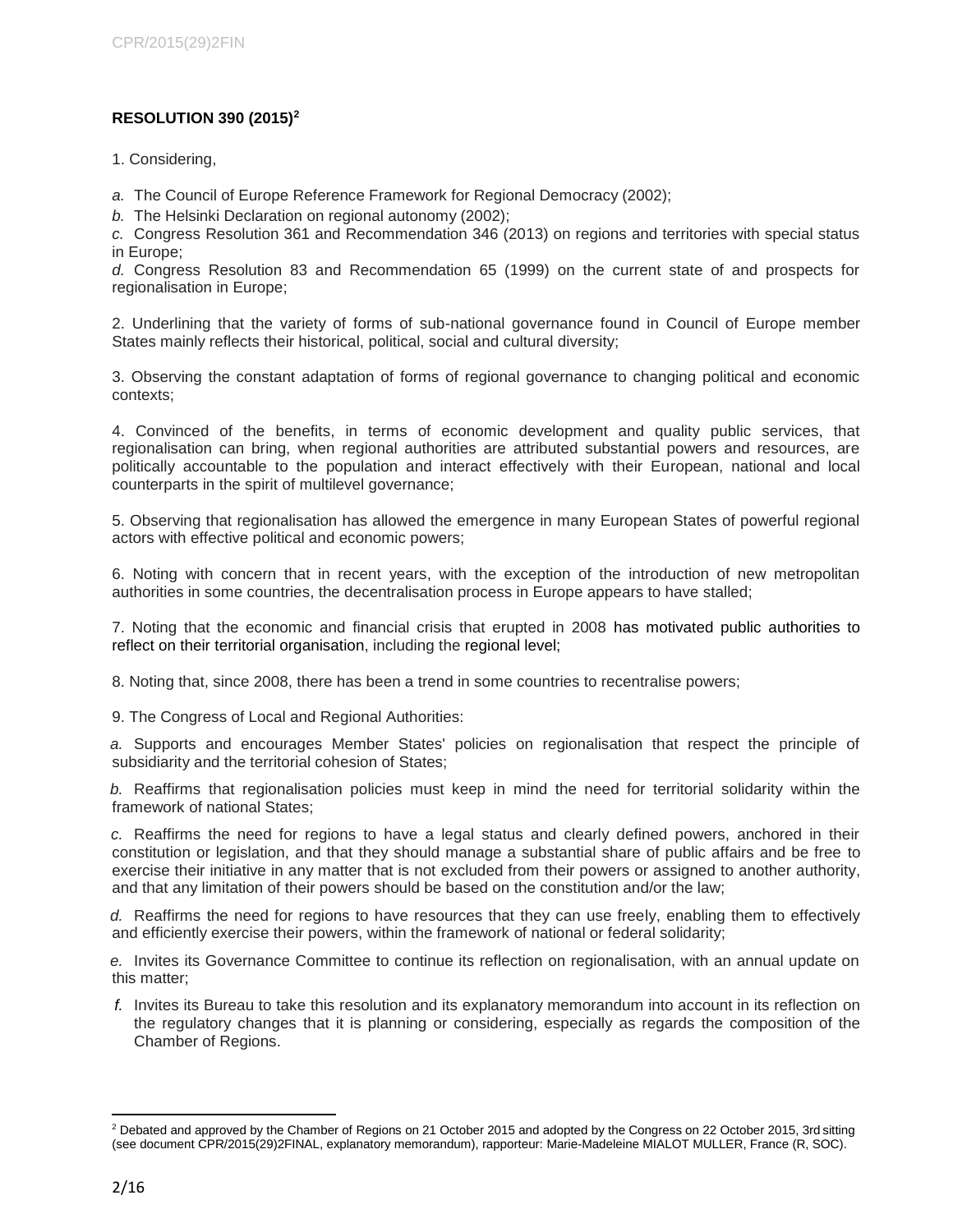## **EXPLANATORY MEMORANDUM3**

## **Table of contents**

<sup>3</sup> This explanatory memorandum benefitted from contributions of members of the Group of Independent Experts on the Charter of Local Self-Government, available on request from the Secretariat.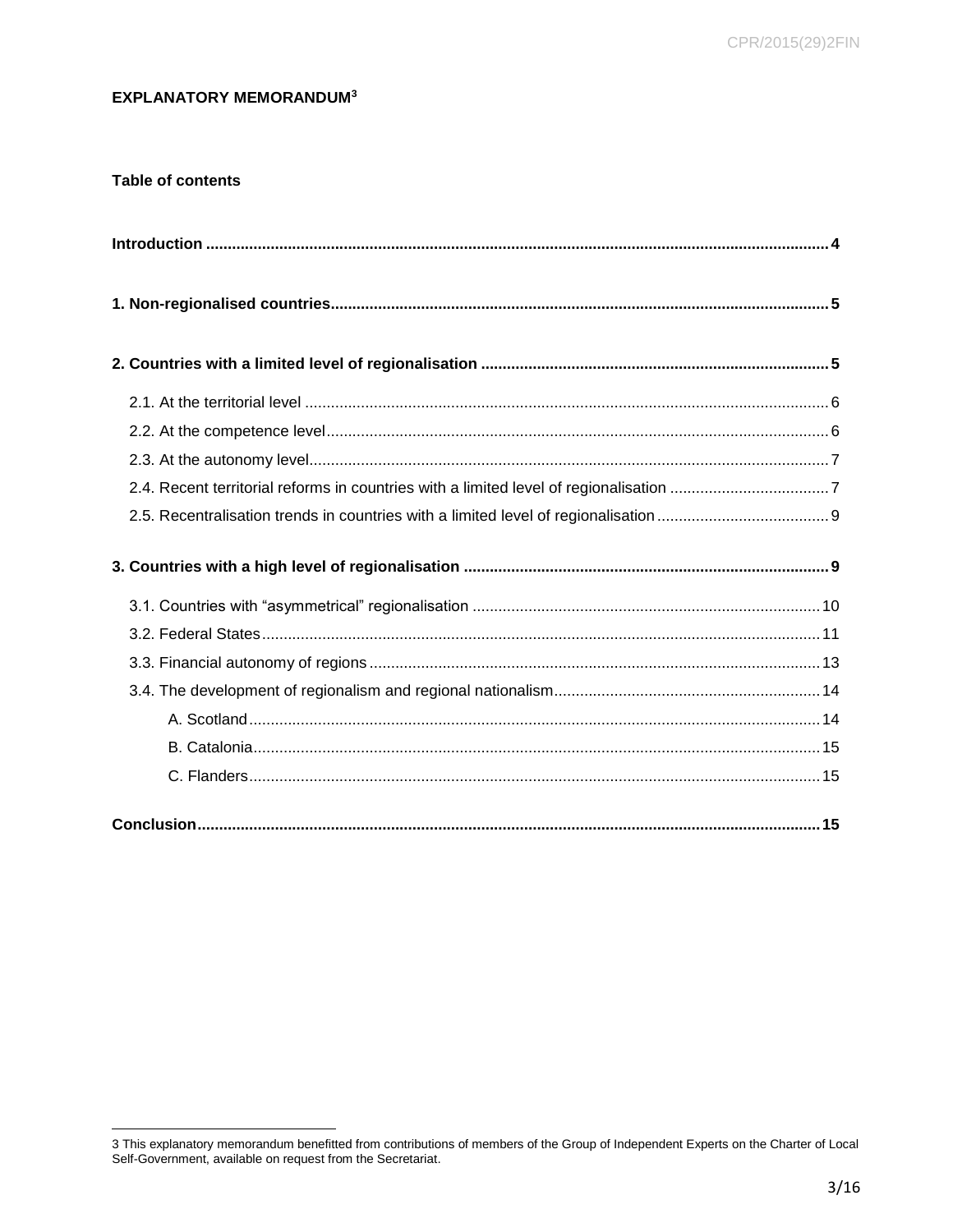## <span id="page-3-0"></span>**Introduction**

1. The strengthening of local and regional democracy is the primary objective of the Congress of Local and Regional Authorities of the Council of Europe. The regions and autonomous communities are true defenders of democracy: they embody and promote cultural diversity in Europe and are key partners in socio-economic development.

2. At the 13<sup>th</sup> session of the Conference of European Ministers responsible for local and regional government, held in Finland in 2002, the ministers approved a common basis of principles and rules on selfgovernment, guidelines which subsequently became known as the "Helsinki principles". In accordance with these fundamental principles, representing a minimum benchmark for the Council of Europe, regional authorities are defined as "territorial authorities between the central government and local authorities." This minimum benchmark reflects the difficulty in the early 2000s of formulating recommendations for States in the field of regionalisation which could encompass all the legal and political diversity of the European landscape.

3. In parallel, the Congress, pursuing the reflection it had initiated with the drawing up of a draft European Charter of Regional Self-Government (1997), came up in 2008 with a proposal, in the appendix to its Recommendation 240 (2008), for a draft European Charter of Regional Democracy. The same year, the European Committee on Local and Regional Democracy submitted a proposal to the Committee of Ministers of the Council of Europe for a "Reference Framework for Regional Democracy" in conjunction with the Congress. This document was a compilation and summary of the decisions taken by the Ministers and the Congress, in the form of a reference framework for any government wishing to embark upon a process of regionalisation or to reform its regional authorities.

4. The Council of Europe Reference Framework for Regional Democracy<sup>4</sup> picks up on the definition of regional authorities set out in the Helsinki principles. It also states that "where regional authorities exist, the principle of regional self-government shall be recognised in domestic legislation and/or by the constitution, as appropriate", defining regional self-government as "the legal competence and the ability of regional authorities, within the limits of the constitution and the law, to regulate and manage a share of public affairs under their own responsibility, in the interests of the regional population and in accordance with the principle of subsidiarity." For the Assembly of European Regions, "The region is the territorial body of public law established at the level immediately below that of the state and endowed with political self-government."<sup>5</sup>

5 The term regionalisation may simply describe the process of dividing a state into regions and determining the borders between those regions. However, this often includes the establishment of authorities having a number of powers within these regions. In this regard, regionalisation also refers to the enlargement and empowerment of the regional institutions in existing regions.<sup>6</sup>

6. Offering an almost infinite variety of arrangements, regionalisation in Europe presents a rich and varied kaleidoscope of possibilities. The regionalisation map of Europe reveals a wide variety of entities, each with its own name (region, province, county, community, state, republic, territory to name but a few) and each with its own set of powers. Some – regions with legislative powers – share political power, hitherto the sole preserve of central government, others take on a role in the administration of social life in their own respective area, and still others are mere auxiliaries of the respective central government bodies. Finally, some regions exist only in the framework of contracts with the European Commission and for the purposes of managing the funds allocated by it. All in all therefore, we can see that there is an immense variety of arrangements.

 $\overline{a}$ 4 Council of Europe Reference Framework for Regional Democracy. Council of Europe (2009) [https://wcd.coe.int/ViewDoc.jsp?Ref=MCL16\(2009\)11&Language=lanEnglish&Ver=original&Site=DG1-](https://wcd.coe.int/ViewDoc.jsp?Ref=MCL16(2009)11&Language=lanEnglish&Ver=original&Site=DG1-CDLR&BackColorInternet=DBDCF2&BackColorIntranet=FDC864&BackColorLogged=FDC864) [CDLR&BackColorInternet=DBDCF2&BackColorIntranet=FDC864&BackColorLogged=FDC864](https://wcd.coe.int/ViewDoc.jsp?Ref=MCL16(2009)11&Language=lanEnglish&Ver=original&Site=DG1-CDLR&BackColorInternet=DBDCF2&BackColorIntranet=FDC864&BackColorLogged=FDC864)

<sup>5</sup> Declaration on Regionalism in Europe, Assembly of European Regions, Basel, 4 December 1996

<sup>&</sup>lt;sup>6</sup> Frans Schrijver, Regionalism after Regionalisation: Spain, France and the United Kingdom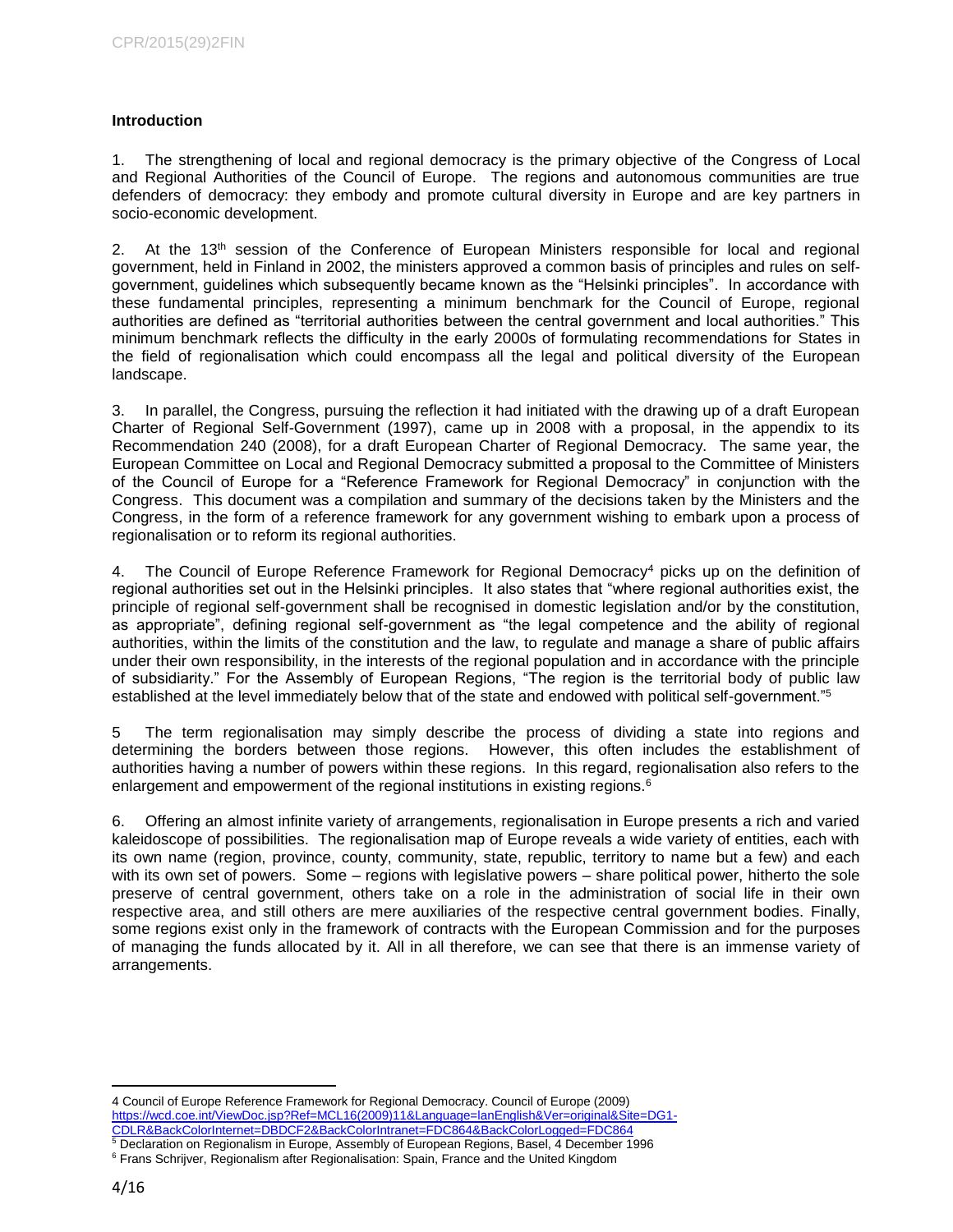7. The aim of this report is to provide a picture of the major regionalisation trends in the Council of Europe member States between 2007 and 2015,<sup>7</sup> <sup>8</sup> whether in terms of a strengthening or weakening of regionalisation. Against this background, this study will compare developments in the institutional and administrative organisation of regions, their competences, financial autonomy, controls, and relations with other levels of government, according to the domestic law of a number of selected Member States. The selection of countries reflects the variety of patterns to be found in Europe and aims to illustrate the trends in regionalisation over the period examined. Therefore, this report is not exhaustive. The report will also seek to assess this phenomenon more closely in order to determine the democratic quality and degree of regionalisation and classify more effectively the very different models adopted in the various Council of Europe member States.

#### <span id="page-4-0"></span>**1. Non-regionalised countries**

8. In its 1999 report "The current state of and prospect for regionalisation in Europe", the Congress identified 16 Council of Europe member States which had no regional institutions, either because they are too small (which is the case of seven of the 16: Andorra, Cyprus, Liechtenstein, Luxembourg, Malta, Principality of Monaco, San Marino), or because of their specific political context (which was the case for the remaining nine: Armenia, Bulgaria, Estonia, Iceland, Latvia, Lithuania, Montenegro, Slovenia and "the former Yugoslav Republic of Macedonia"). These countries were identified as having only a single (municipal) level of local self-government.<sup>9</sup>

9. Between 2007 and 2015, there has been little discernible shift towards a process of regionalisation in the 16 non-regionalised countries in the Council of Europe. In 2011 Malta set up five regional committees<sup>10</sup> with a range of competences.<sup>11</sup> In Slovenia, following an amendment to Article 143 of the Constitution in 2006, regions are now established by law. A package of laws regarding the establishment, the financing of regions, the competences and the elections was then prepared in 2007. When these laws were passed to the National Assembly, a consultative referendum was held (in 2008, with less than 11% turnout). Despite the positive outcome of the referendum, the National Assembly has not progressed in its examination of the proposed laws and the establishment of regions remains an open question. A new public consultation is now underway with a view to adopting a strategy by the end of 2015. In Latvia, there are now five planning regions, with several autonomous competences (spatial planning, development planning, independent budget and own property, voluntary involvement in development projects) and several delegated competences (regulation of regional public transport, co-ordination of EU funds and deinstitutionalisation of social care). These regions are run by indirectly elected councils composed of mayors of municipalities.

10. For the other countries, their specific characteristics in terms of size, history and political context, explain the choice of territorial organisation and makes any change in the years to come rather unlikely.

#### <span id="page-4-1"></span>**2. Countries with a limited level of regionalisation**

 $\overline{\phantom{a}}$ 

11. To obtain a clearer picture of regionalisation, we have attempted to draw up a typology of countries with a limited level of regionalisation in Europe, sub-dividing them into three categories. Accordingly, the term "countries with a limited level of regionalisation" is used here to refer to those member States which have limited regionalisation at the territorial level, at the competence level or at the autonomy level.

<sup>7</sup> The idea is to review the situation of regionalisation since the report on "European practice and recent developments in the field of regional self-government" published by the European Committee on Local and Regional Democracy) in 2007.

<sup>&</sup>lt;sup>8</sup> Inter-regional co-operation is covered in a separate report "Inter-regional cooperation in Europe: Trends and prospects" - CPR(27)2, 2014<https://wcd.coe.int/ViewDoc.jsp?id=2236797&Site=COE>

<sup>&</sup>lt;sup>9</sup> *The current state of and prospect for regionalisation in Europe* – CPR (6) 3 Part II, 1999,

[https://wcd.coe.int/ViewDoc.jsp?Ref=CPR\(6\)03&Language=lanEnglish&Ver=original&Site=COE&BackColorInternet=C3C3C3&BackCol](https://wcd.coe.int/ViewDoc.jsp?Ref=CPR(6)03&Language=lanEnglish&Ver=original&Site=COE&BackColorInternet=C3C3C3&BackColorIntranet=CACC9A&BackColorLogged=EFEA9C) [orIntranet=CACC9A&BackColorLogged=EFEA9C](https://wcd.coe.int/ViewDoc.jsp?Ref=CPR(6)03&Language=lanEnglish&Ver=original&Site=COE&BackColorInternet=C3C3C3&BackColorIntranet=CACC9A&BackColorLogged=EFEA9C)

<sup>10</sup> See for example in Malta : regional committees were set up in 2011.

<http://www.justiceservices.gov.mt/DownloadDocument.aspx?app=lom&itemid=11707&l=1> (accessed on 26 September 2015). 11 See Subsidiary Legislation 363.160, Regional Committees Regulations, 5 August, 2011

<http://www.justiceservices.gov.mt/DownloadDocument.aspx?app=lom&itemid=11707&l=1> (accessed on 26 September 2015).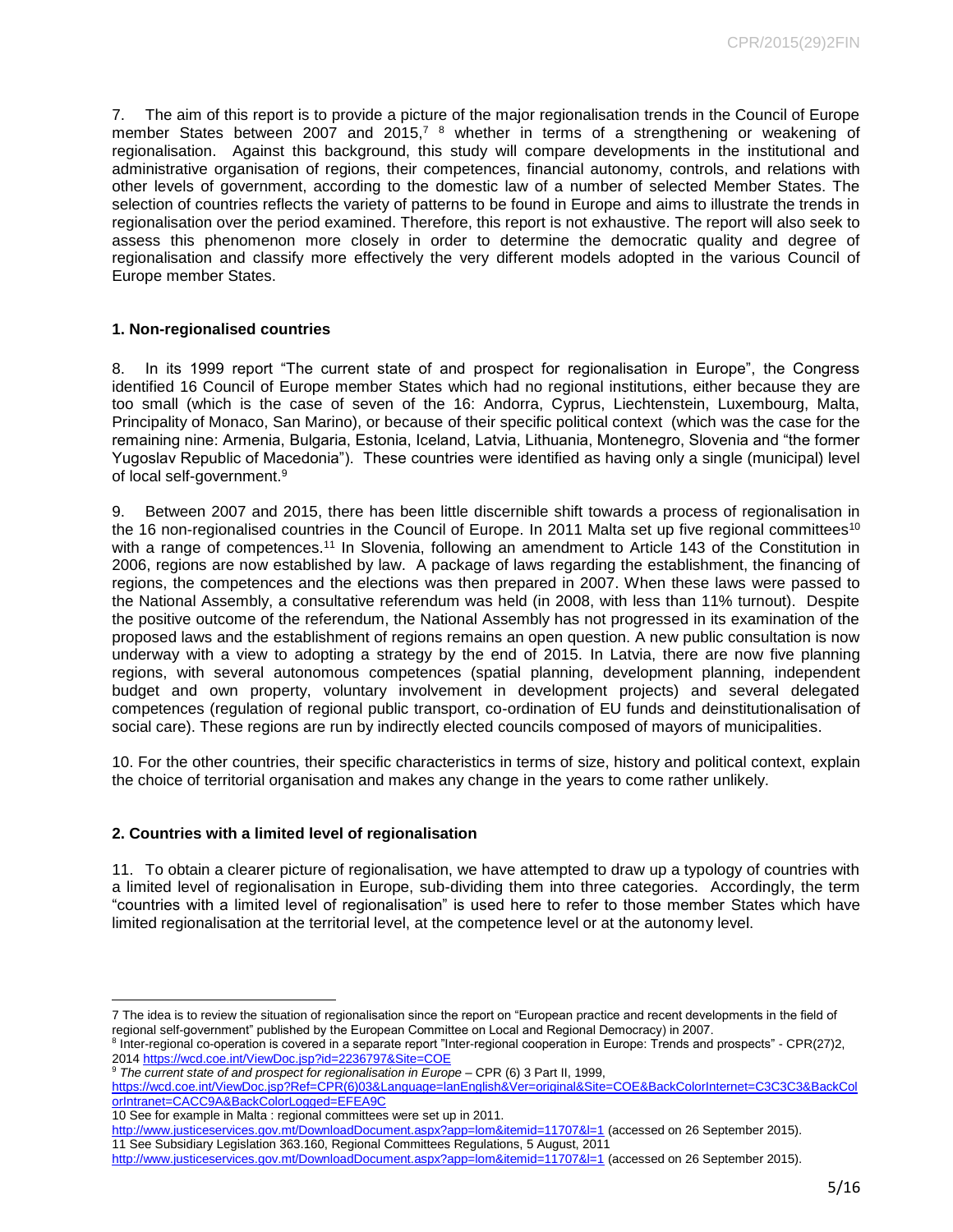## <span id="page-5-0"></span>**2.1. At the territorial level**

12. Limited territorial regionalisation, relates to countries in which only part of the national territory is organised in more than two administrative tiers. Outside that part of the territory where an additional tier has been established, there is no regionalisation in the rest of the country (generally the larger part). This does not include situations where part of the territory is no longer under the control of the state concerned, or the cases of frozen conflicts.

13. Several Council of Europe member States fall under this category and have regions with a special status: Azerbaijan (the region of Nakhchivan), Finland (the Åland Islands), Georgia (the Autonomous Republic of Adjara), the Republic of Moldova (Gagauzia), Portugal (The Azores and Madeira), Serbia (Vojvodina) and the United Kingdom (Scotland, Wales, Northern Ireland and Greater London). These regions have more numerous and more extensive guaranteed legislative, administrative and financial powers. They have been established in order to address the particular needs of certain territories relating, amongst other things, to their history, geographical situation, their cultural or linguistic features, but without calling into question the overall structure of the state.

14. This report will not look at the frozen conflicts in Europe (situations in which the central government does not control part of its territory) except to say that the Congress, in its Recommendation 346, suggested that the Committee of Ministers "invite member States to make greater use of the special status model, as a realistic option for a negotiated solution to regional territorial issues, including frozen conflicts".<sup>12</sup>

15. While the reasons behind granting special status to specific parts of a state's territory may vary from one country to another, it is generally agreed that this differentiated distribution of powers is a way of providing appropriate solutions and can prove to be an important means of governance founded on the rule of law in today's complex societies. In order to deal with this complexity, increasingly powers are distributed in a non-uniform way among the various levels of authority. As the question of regions with special status was already the subject of a Congress report in 2013, they will not be further looked at here.<sup>13</sup>

16. It should merely be noted that the situations of partial regionalisation remain limited to the countries which already had this particular type of autonomy in 2007.

#### <span id="page-5-1"></span>**2.2. At the competence level**

17. Limited regionalisation at the competence level is a thematic-type regionalisation, concerning only one or more competences, where the regional institutions do not manage – in the language of the Congress – "a substantial share of public affairs".<sup>14</sup>

18. This type of regionalisation is to be found in Denmark and Sweden. In Denmark, the only competence which the municipalities are not deemed able to manage is health services, within the hospital sector, which leads to the establishment of a very particular type of regional level: the single-sector region, competent only in that field. At present, no reform of the Danish administrative structure is on the agenda. During the electoral campaign in 2011, some parties, in particular the Liberal party Venstre, expressed support for the dissolution of the regions. Their main argument was that the regions had been unable to effectively and efficiently manage the hospital system and had failed to achieve the targets laid down by the state. They therefore wanted the hospital system to be administered at central level. In contrast, the Social Democrats wanted to see a strengthening of the regions and an extension of their field of competence. Despite these debates and the electoral victory of the Social Democrats in 2011, the structure of the administrative system was not changed. During the last electoral campaign in June 2015, the Liberal party Venstre again expressed the need for better performance of the regions. The regions are to be evaluated after four years according to the Liberal Party which is now in government.

12 CPR(25)2FINAL, Regions and territories with special status in Europe, Governance Committee

[https://wcd.coe.int/ViewDoc.jsp?Ref=CPR\(25\)2FINAL&Language=lanEnglish&Ver=original&Site=COE&BackColorInternet=DBDCF2&B](https://wcd.coe.int/ViewDoc.jsp?Ref=CPR(25)2FINAL&Language=lanEnglish&Ver=original&Site=COE&BackColorInternet=DBDCF2&BackColorIntranet=FDC864&BackColorLogged=FDC864) [ackColorIntranet=FDC864&BackColorLogged=FDC864](https://wcd.coe.int/ViewDoc.jsp?Ref=CPR(25)2FINAL&Language=lanEnglish&Ver=original&Site=COE&BackColorInternet=DBDCF2&BackColorIntranet=FDC864&BackColorLogged=FDC864)

13 CPR(25)2FINAL, Regions and territories with special status in Europe, Governance Committee

[https://wcd.coe.int/ViewDoc.jsp?Ref=CPR\(25\)2FINAL&Language=lanEnglish&Ver=original&Site=COE&BackColorInternet=DBDCF2&B](https://wcd.coe.int/ViewDoc.jsp?Ref=CPR(25)2FINAL&Language=lanEnglish&Ver=original&Site=COE&BackColorInternet=DBDCF2&BackColorIntranet=FDC864&BackColorLogged=FDC864) [ackColorIntranet=FDC864&BackColorLogged=FDC864](https://wcd.coe.int/ViewDoc.jsp?Ref=CPR(25)2FINAL&Language=lanEnglish&Ver=original&Site=COE&BackColorInternet=DBDCF2&BackColorIntranet=FDC864&BackColorLogged=FDC864)

 $\overline{\phantom{a}}$ 

<sup>14</sup> Article 2.4 of the Charter of the Congress:<http://conventions.coe.int/Treaty/EN/Treaties/Html/CPLRE04.htm>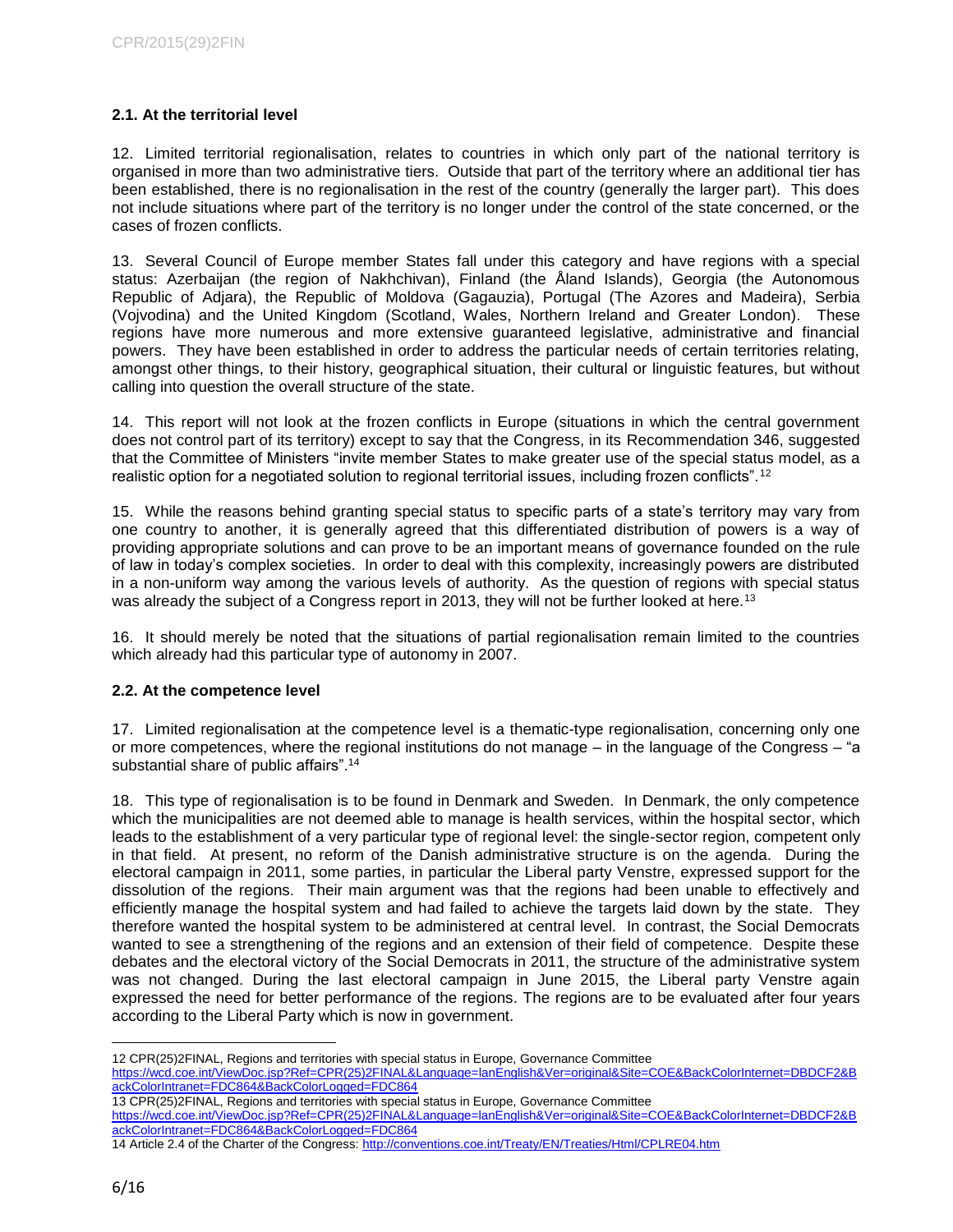19. In Sweden, 2009 saw the emergence of the first two experimental regions (Västra Götaland and Skåne), which became fully confirmed in 2011. Between 2011 and 2014, eight new regions were established, at the cost of the previously existing counties and county co-operation councils. In all, Sweden was reorganised into ten regions and eleven county councils. In practical terms, the main competence of the regions remains the administration of hospitals, and other health-related institutions: the expenditure on these matters represents roughly 85% of their budget. Their tasks are set out in special legislation, such as the 2001 Social Services Act, amended by the 2011 Social Assistance Act, and the 1982 Health and Medical Services Act. In order to ensure the proper functioning of the health service, the regions are able to raise taxes.

#### <span id="page-6-0"></span>**2.3. At the autonomy level**

20. Limited regionalisation at the autonomy level relates to countries where the State establishes authorities that are subordinate to the government, or bodies which, albeit having a certain amount of legal autonomy, are simply instruments of its own action placed under its control and whose functions, or certain of them, are designed to promote regional economic development and, to this end, rely on the mobilisation of other local authorities and economic organisations.

21. These regional authorities – as understood by the Congress – have a partial political autonomy such as could be conferred by establishing directly elected regional assemblies – as defined in the Council of Europe Reference Framework for Regional Democracy.

#### <span id="page-6-1"></span>**2.4. Recent territorial reforms in countries with a limited level of regionalisation**

22. In a number of countries with a limited level of regionalisation, such as the Czech Republic and France, significant reforms in the local and regional authorities sector are in progress and clearly affect to a greater or lesser degree the regional level. Most of the territorial reforms carried out in recent years have focused on the size of municipalities (considered in terms of population and area). The merger policies carried out in many north European countries (most recently in Denmark and Ireland) are today serving as examples for countries in the south and east of Europe, such as Albania, where reform is in the planning stage, and Greece, where the process has now been completed.

23. There have been a wide variety of effects of the reform of municipalities. On the one hand, it may have a direct impact on the structure of the state's territorial administration, with the significant reduction in the number of municipalities leading to the disappearance of one of the two supra-municipal tiers and the preservation of a single intermediate level between the municipal level and central government, as has been the case in Greece and Ireland.

24. For example, Greece has opted for total regionalisation – but of a strictly administrative type – and now has seven regions, having first of all significantly reduced the number of its municipalities (from 1034 to 325). Article 3 of the Kallikratis Law No. 3852/2010 provides that "Regions are self-governing territorial public legal entities constituting the second level of local government." These regions were not drawn up in accordance with historical identities and it is not planned for them to have political autonomy or legislative powers. The 13 Greek regions are responsible for the planning and implementation of regional policies in accordance with the principles of sustainable development and social cohesion.

25. Legislative provisions also stipulate that there shall be consultation by parliamentary committees with regard to laws affecting regional powers, and provide for the action and involvement of representatives of the National Association of Regions in several bodies and procedures. The regions themselves are subdivided into "regional units", generally coinciding with the borders of the former prefectures. These subdivisions today play a key role in intra-regional devolution, in particular as they retain a considerable share of the former prefectural administrative apparatus. Despite this new territorial organisation, Greece remains a strictly unitary state. The power to raise taxes remains, in principle, the sole preserve of the national parliament, the *Voulí ton Ellínon* (Council of the Greeks). Nonetheless, following an amendment passed in 2011, the Greek constitution provides that the self-governing authorities will in future be able to collect "local revenues".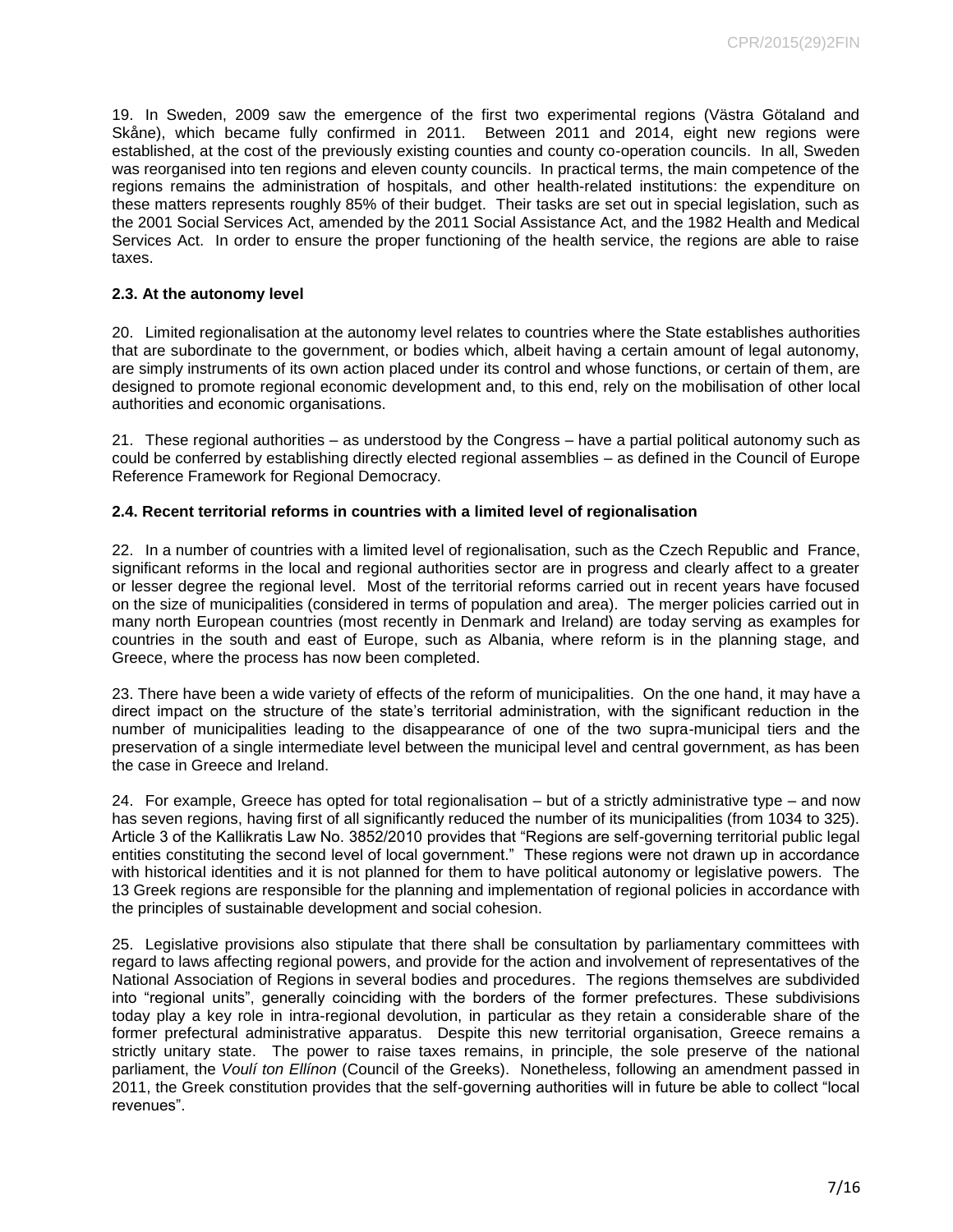26. Ireland carried out a major regional reorganisation in 2014, reducing the number of its local authorities from 114 to 31 and replacing its two previous regional levels with a single level, comprising three regional assemblies: the Southern Regional Assembly, the Eastern and Midlands Regional Assembly and the Connaught-Ulster Regional Assembly. The assemblies have no responsibilities involving direct interaction with citizens. They are not directly elected, they are headed by a director appointed by means of an open recruitment process and have a limited staffing complement. The aim of these assemblies is to co-ordinate, promote and support strategic planning and sustainable development. Their main role is to frame regional spatial and economic policies.

27. In practice, the Irish local authorities do not have any extensive powers. The regional assemblies are administrative in nature and have no political or fiscal autonomy. They do not have legislative powers and their responsibilities, assigned by central government, are limited to three main areas: regional/spatial planning; management and monitoring of EU co-financed expenditure; and supervision and auditing of local authorities. In practice, the freedom of the regions is therefore limited, as they are entirely dependent on central government for their financial and technical resources. Accordingly, local government is most frequently seen as a supplementary forum for national policy rather than a genuine political and civic platform for local governance. However, some recent studies have shown a shift towards greater empowerment of the regions as a result of their taking on responsibilities in the fields of health, environmental protection, water management and supply, economic development, roads and transport infrastructure.

28. On the other hand, the increased size of municipalities can, in the shorter or longer term, lead to a strengthening of the existing regional level to the detriment of the second level of local self-government. In France, the law passed on 7 August 2015 provides for the immediate transfer of a whole range of powers from the *départements* to the regions and to inter-municipal entities (primarily the metropolises), the effect of which will be little by little to marginalise the second level of local government (the *départements*), to the point where they disappear altogether.

29. Regionalisation in France was for a long time purely administrative until the current process of regional devolution was introduced. France opted for regionalisation in 1983 and the first regional assemblies were elected by direct universal suffrage in 1986. Formerly, regions were purely administrative institutions, headed by regional prefects, appointed by the State. In 2004, a legislative reform transferred the competence for economic development to the regions. They are now the lead institutions in this field but do not hold exclusive competence. The period 2004-2015 has seen significant legislative reforms. The first of this took place in 2011, with two laws of 27 July 2011 providing for the transformation of (French) Guiana and Martinique into "single communities", called, respectively, "the territorial community of Guiana" and "the territorial community of Martinique". Under the terms of Article 73 of the constitution, these communities discharge the powers of both the *département* and the region. Also in 2011, Mayotte became the fifth overseas department/region.

30. Furthermore, in December 2010, France passed a law reforming its local and regional authorities which had two consequences. First, there was a closer alignment between the *département* and regional levels with the creation of a common representative: the territorial councillor, elected by universal suffrage, which was eventually abolished in 2012. In an attempt to clarify the division of powers between the region and the *département*, the law also abolished the "general competence" clause which granted the regions and the *départements* the right to decide on issues relating to their respective territorial interests. Nonetheless, the law contained a series of exceptions and exemptions and was finally abandoned, before it even came into force, and the principle of "general competence" was re-established.

31. In 2014, a new legislative debate was initiated in order to clarify the respective competences of the three existing levels of local and regional authorities. Inter-municipality associations are being strengthened and regions are being reinforced in some fields. A law on the new territorial organisation of the country was voted on 16 July 2014, empowering the regional leadership to decide on economic assistance within its territory and giving regions exclusive competence on financing direct support schemes and on collection action for businesses. It defines general guidelines for economic development. Moreover, the regions participate in the Public Employment Service, together with the State and the social partners. Regions will also be responsible for public transport (bus services and railways). Sport, culture, tourism and community culture remain shared competences. Regions retain responsibility for vocational training and apprenticeships.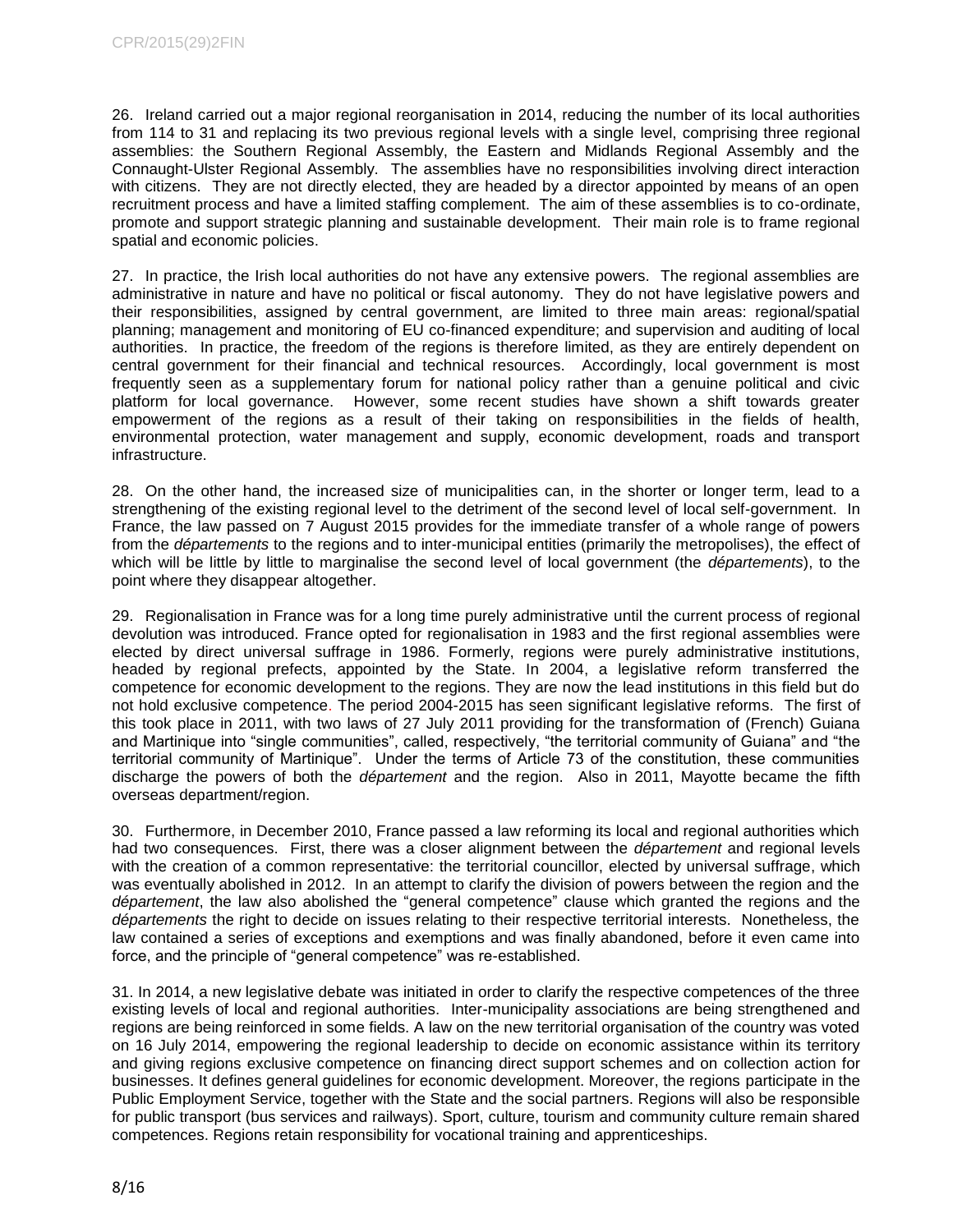32. Lastly, on 16 January 2015 the French parliament adopted a new administrative map of France, reducing the number of regions from 22 to 13. The next regional elections will take place on 6 and 13 December 2015.

#### <span id="page-8-0"></span>**2.5. Recentralisation trends in countries with a limited level of regionalisation**

33. In the period under study, several experts point to processes of "recentralisation". The widespread movement of devolution initiated prior to the economic and financial crisis of 2008-2009 is therefore now under threat in certain countries in view of the centralising wishes of the state. Such reforms are now linked more to the desire to make significant economies of scale in a context of austerity and reducing public expenditure. It could also be a way for States to regain political control over the powers delegated to the local and regional authorities.

34. In general, there is no questioning of the existing regional levels, but rather processes of recentralisation relating not so much to the formal competences of regions as to their actual ability to pursue autonomous public policies; above all, they take the form of budgetary restrictions and a limitation of the financial autonomy of the regional institutions. For example in the Republic of Moldova, measures have recently been taken to repatriate competences in the education field to the central level. In France, there has been a decrease in state grants. Thus, to reduce the public debt, the State has announced savings of 50 billion more euros over the period 2015-2017, and regions, like local authorities, must participate in this general effort. The state has reduced its grants to municipalities, departments and regions by three billion euros over the period 2014-2015. A further three billion euros of grants could also be removed in 2016, and the same amount in 2017, greatly reducing the ability of regions to fulfil their mandates.

35. In this connection, two countries stand out: Hungary and Serbia. Between 2002 and 2010, Hungary promoted a regionalisation reform which aimed to replace the counties and introduce a new regional organisation of the country. Some of these counties, despite having competences in the fields of territorial and urban development, regional/spatial planning and co-ordination, were no more than decentralised bodies of central government. The reform failed to gather the political support needed and it was taken off the political agenda. Moreover, the counties have seen their competences, already limited, further eroded. They have also lost most of their resources. Overall, recent developments point to a significant process of recentralisation.

36. In Serbia, the autonomous province of Vojvodina has also seen an erosion of its autonomy, although this is provided for in the Serbian constitution. This is partly due to two decisions of the Constitutional Court which, in 2012 and 2013, annulled several provisions in the law on the competences of the province and the provincial statute. In 2014 a new provincial statute was passed to conform to these decisions. In practical terms, these decisions left Vojvodina with a status close to that of the local authorities. In addition, in 2009, Serbia adopted a regional organisation of the country with five regions, specifically termed "statistical functional territorial units for the purposes of planning and implementing regional development policy". However, these units are not regions in the meaning of the Council of Europe Reference Framework for Regional Democracy.

#### <span id="page-8-1"></span>**3. Countries with a high level of regionalisation**

37. In order to have a clearer picture of the scope of regionalisation, we have classified a number of Council of Europe member States in the category of countries with a high level of regionalisation. To this end, we have identified a number of criteria which these political-administrative structures may have in part or in total. They are: formal recognition in the constitution; statutory or constitutional autonomy; normative autonomy set out in legislation; the power to set taxes (regional or local) or to play a significant part in the setting of national taxes; the power to frame autonomous public policies or to play a significant part in the framing of national public policies; significant powers over the local authorities in their region, whether legislative powers on the organisation and competences of local authorities, specifying the financial resources of local authorities, supervision or substitution.

38. Among the member States, the following fall into this category: Austria, Belgium, Bosnia and Herzegovina, Germany, the Russian Federation and Switzerland. To these should be added Italy and Spain, two unitary States with a high level of regionalisation. Our approach is based on the method used by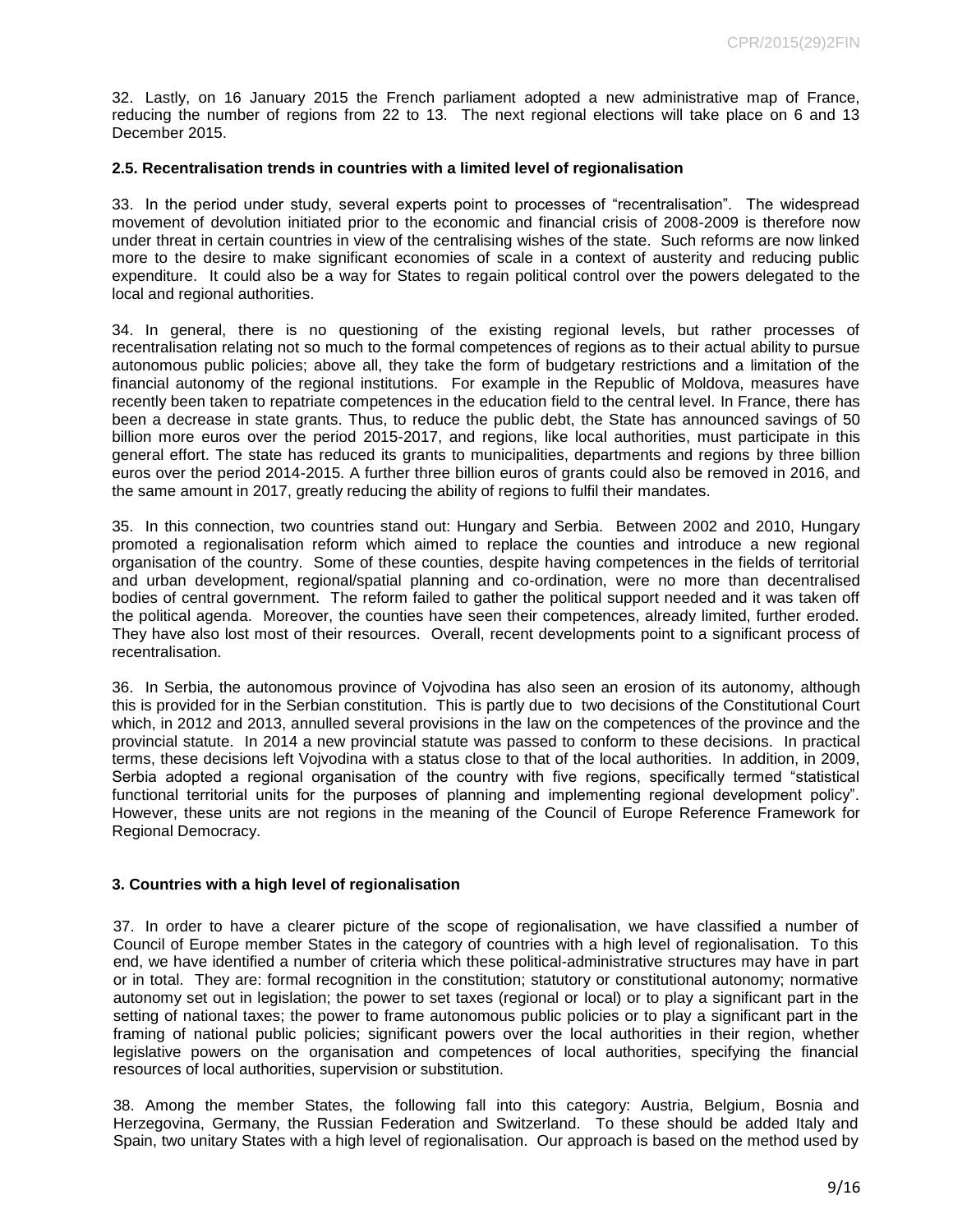the Regional Authority Index, a measuring instrument of the University of North Carolina<sup>15</sup>. The Regional Authority Index data set covers levels of sub-national governments with an average population of 150,000 or more. The index covers member States of the European Union and the Organisation for Economic Cooperation and Development (OECD) as well as ten European countries outside of the European Union. It measures the regional authority and depth of the process of the regionalisation process through a series of indicators, such as institutional depth, the scope of policies, fiscal autonomy, borrowing autonomy, representation, development of legislation, institutional reform, control over the executive, control over borrowing and taxation control. These ten dimensions are two areas of responsibility: autonomy, or the authority that a regional government exercises over its territory; and the authority that a regional government or its representatives exercises in the territory as a whole.<sup>16</sup>

#### <span id="page-9-0"></span>**3.1. Countries with "asymmetrical" regionalisation**

39. The term "asymmetrical regionalisation" is used to refer to situations where there is widespread regionalisation but where not all regions have the same status. This is the situation, for example, in Italy. The 1948 Italian constitution laid down the conceptual framework of regionalisation in Italy. From the outset, a striking feature of this model was its asymmetrical design. Initially, only five regions were set up out of the 20 in existence today, and given special status: the two main islands (Sicily and Sardinia) and three Alpine regions in the North, each with a specific minority group (Valle d'Aosta, Friuli-Venezia Giulia and Trentino Alto Adige). The "special" regions have been in place since 1948 (Friuli-Venezia Giulia since 1963) with the aim of avoiding separatist movements and protecting linguistic minorities. These regions have a special statute, approved by the Italian parliament, which has the status of a constitutional law. They have broad legislative powers and considerable financial autonomy. The Valle d'Aosta retains 90% of all its taxes, and Sicily at times 100%. The 15 other regions were established in the 1970s.

40. Since the 2001 reform of the Italian constitution, the regions have significant powers in the legislative field. However, their finances are almost entirely controlled by the central government, which limits the scope of the reform. This is made worse by several factors. First, the Italian regions do not yet have any effective involvement in decision-making at central level. Second, the Italian Senate is not a chamber of local and regional authorities. Third, intergovernmental co-ordination is based on a series of conferences which carry out a purely consultative role and whose activities can easily be overruled. Moreover, the crisis has brought about a wave of recentralisation. Lastly, the examination of expenditure imposed by central government represents a threat to the political autonomy of the Italian regions. There is a danger that the regional legislature will play exclusively an executive role. As things currently stand, there is the clear risk that Italy will undergo recentralisation and a process of re-asymetrisation, with the re-emergence of a divide between the five special regions and the 15 ordinary regions, with the former enjoying greater financial autonomy.

41. For the time being, the Italian provinces have been maintained pending a reform which is due to remove them from the constitution and put their fate in the hands of the regions, which could opt to keep them as a second tier (exercising powers assigned to an "area vasta") or abolish them altogether and transfer the corresponding competences to the municipalities (territorially strengthened) or exercise those competences themselves.

42. Spain is a strongly decentralised country. The allocation of powers between central government and the regions is such that they can be classified under the category of countries with a high level of regionalisation. The regional level is composed of 17 *Comunidades Autónomas* (Autonomous Communities)*.*  The 1978 constitution guarantees all the Autonomous Communities the right to governmental autonomy and sets out a list of several fields of competence for the regions. Some are exclusive competences (art. 148 of the Spanish constitution), some are shared between the regions and the State (art. 149). The competences cover urban and regional planning, education, health, housing, public works, railways, ports and airports, agriculture and fishing, environmental protection, culture, tourism, social welfare and economic development within the region,. The Judiciary is not decentralised. However, regions are responsible for providing and maintaining the infrastructures and material resources related to justice administration.

 $\overline{\phantom{a}}$ 

<sup>15</sup> Hooghe, Liesbet, Gary Marks, Arjan H. Schakel, Sandi Chapman Osterkatz, Sara Niedzwiecki, Sarah Shair-Rosenfield (2015). A Postfunctionalist Theory of Governance. Volume I: Measuring Regional Authority. Oxford: Oxford University Press.

<sup>16</sup> Marks, Gary, Hooghe, Liesbet and Schakel, Arjan H. (2008), 'Measuring Regional Authority'*, Regional & Federal Studies*, 18:2, 111  $-121$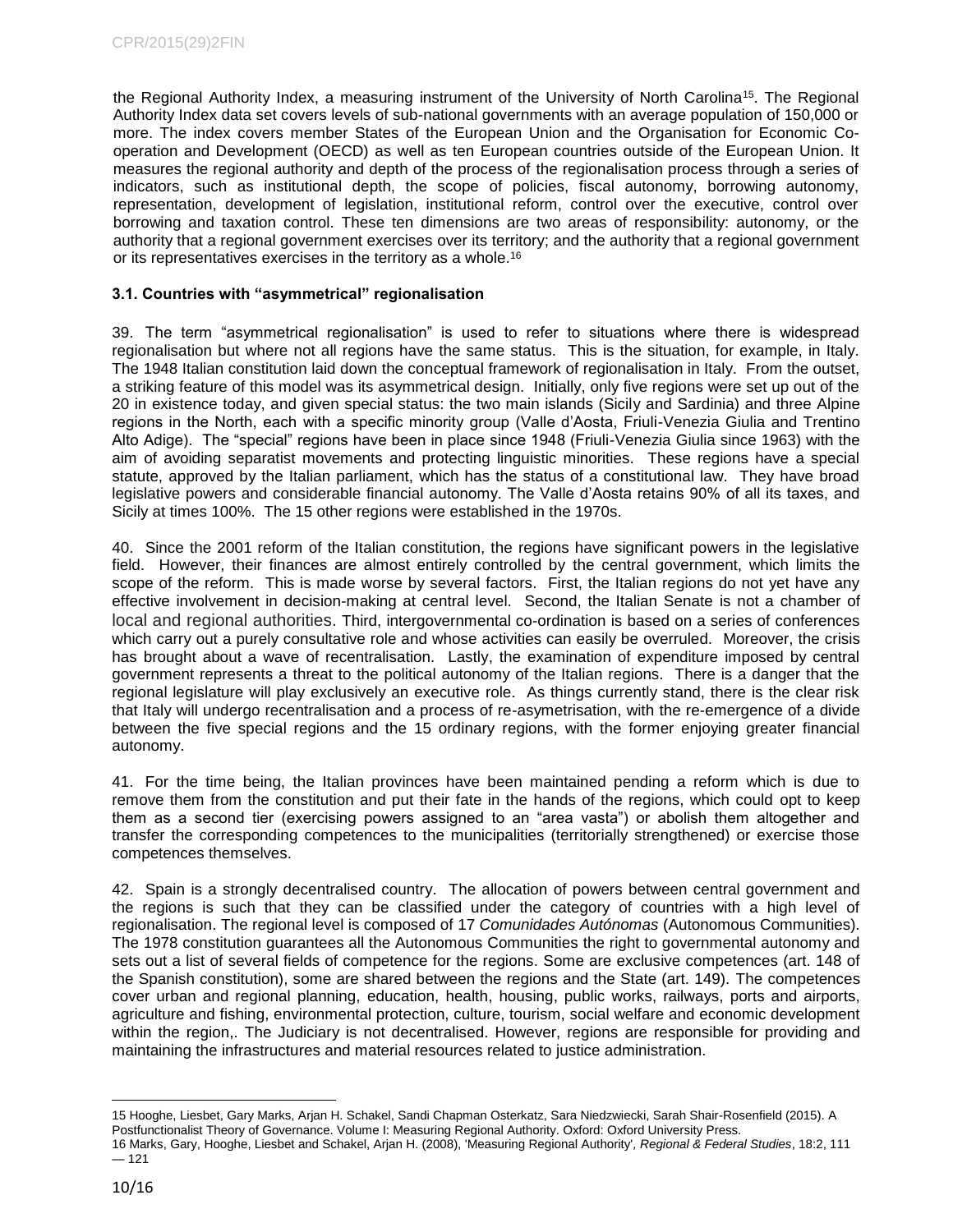43. There have been some minor adjustments to regionalisation in Spain in the period studied. These vary in scope and range, from heated situations like the reform of the Catalan statute, to initiatives strengthening regional legislative powers in a variety of fields, such as education, health, social welfare, economic development, the environment, infrastructure, transport and the local authorities' legal system. This is the result of a combination of factors: the completion of certain processes of devolution initiated previously, a change in the statute of several regions in 2006 and 2007, and the transfer of certain powers to certain Autonomous Communities. However, as has already been mentioned, these adjustments coincide with the economic and financial crisis. This has led, from 2010 onwards, to some initiatives in certain fields, resulting in the introduction of the close monitoring of the State over regional finances (see for example: art. 135 of the constitution, laws of budgetary stability). These initiatives have often been presented as reforms to reduce overall public debt, curbing expenses and enhance efficiency at the regional level, but they have been contested as they resulted, for some regional government, in limitations to the powers of the autonomous communities, even to a recentralisation process. This momentum of reforms, led by the State, has been accompanied by measures that are strictly regional. They aim to suppress some regional bodies (such as the ombudspersons). These measures are justified for avoiding administrative duplications.

#### <span id="page-10-0"></span>**3.2. Federal States**

44. There are six federal States among the Council of Europe member States: Germany, Austria, Switzerland, Belgium, the Russian Federation and Bosnia and Herzegovina.

45. Germany is a federal state comprising 16 Länder listed in the preamble to the Basic Law of the Federal Republic of Germany. All Länder have not only an autonomous legislative and executive system and judicial bodies, but also their own constitution. Länder are governed by a cabinet and led by a Minister-President, with a single-chamber legislative body, the Landtag (State Diet), which is directly elected. In the three city-States (Berlin, Bremen, Hamburg) the institutions has different names although the structure is essentially the same. While the vast majority of subject matters are part of the competence of the federal level, the Länder have exclusive competence in the fields of policing (prevention of hazards), culture and education (including higher education).Certain fields do not fall within the competence of the Länder insofar as – and as long as – there is no federal legislation. This applies to the majority of fields of competence, and it must be said that the federal level has usually used its competence. As far as the Länder resources are concerned, the competence to legislate on taxes is exercised almost exclusively at the federal level. The constitution and accompanying legislation provide for the distribution of the revenues. Some of the revenues are shared although the tax is raised on the basis of federal legislation.

46. "Stability in continuity" appears to be an appropriate motto for German federalism which, in recent years, has undergone only minor adjustments. First of all, there has been a gradual loss of the importance of the legislative activity of the Länder parliaments. The reforms of federalism of the year 2006 tried to reverse this but had only limited impact, especially considering that the scope of Länder legislation has become more limited, not least on account of the growing domination of EU legislation in a wide variety of policy fields which previously fell to the Länder, and the growing culture of direct democracy in the Länder (citizen petitions, initiatives and referendums). In addition, the financial and economic crisis has led to a strengthening of the role of the federal government, at the expense of the Länder. This is illustrated in particular by the constitutional amendment requiring balanced budgets at all levels of government.

47. Austria is a strongly federal state with 9 autonomous provinces. Austrian federalism is built on three main principles: the distribution of administrative and legislative powers, the participation of the provinces in federal legislation and administration, and the constitutional autonomy of the provinces. They are involved in the drafting of federal legislation via the Bundesrat. Each Austrian province has an elected legislature, the *Landtag*, a government, the *Landesregierung*, and a governor, the *Landeshauptmann* or *Landeshauptfrau*.

48. In the period under study, there have been three significant innovations in regionalisation in Austria. First, since 2014, the Austrian provinces play their part in the Austrian judicial system (establishment of regional administrative courts tasked with hearing the majority of administrative appeals). Second, the provinces now have new financial obligations, whereby every time a level of government passes legislation that could place a burden on other levels, it will be financially responsible unless the "consultation committee", comprising representatives of the local, regional and federal authorities are able to settle the issue. Third, the provinces have also benefited from the mechanisms provided by the Lisbon Treaty, in particular their participation in European affairs and the drawing up of cross-border co-operation strategies with their regional counterparts.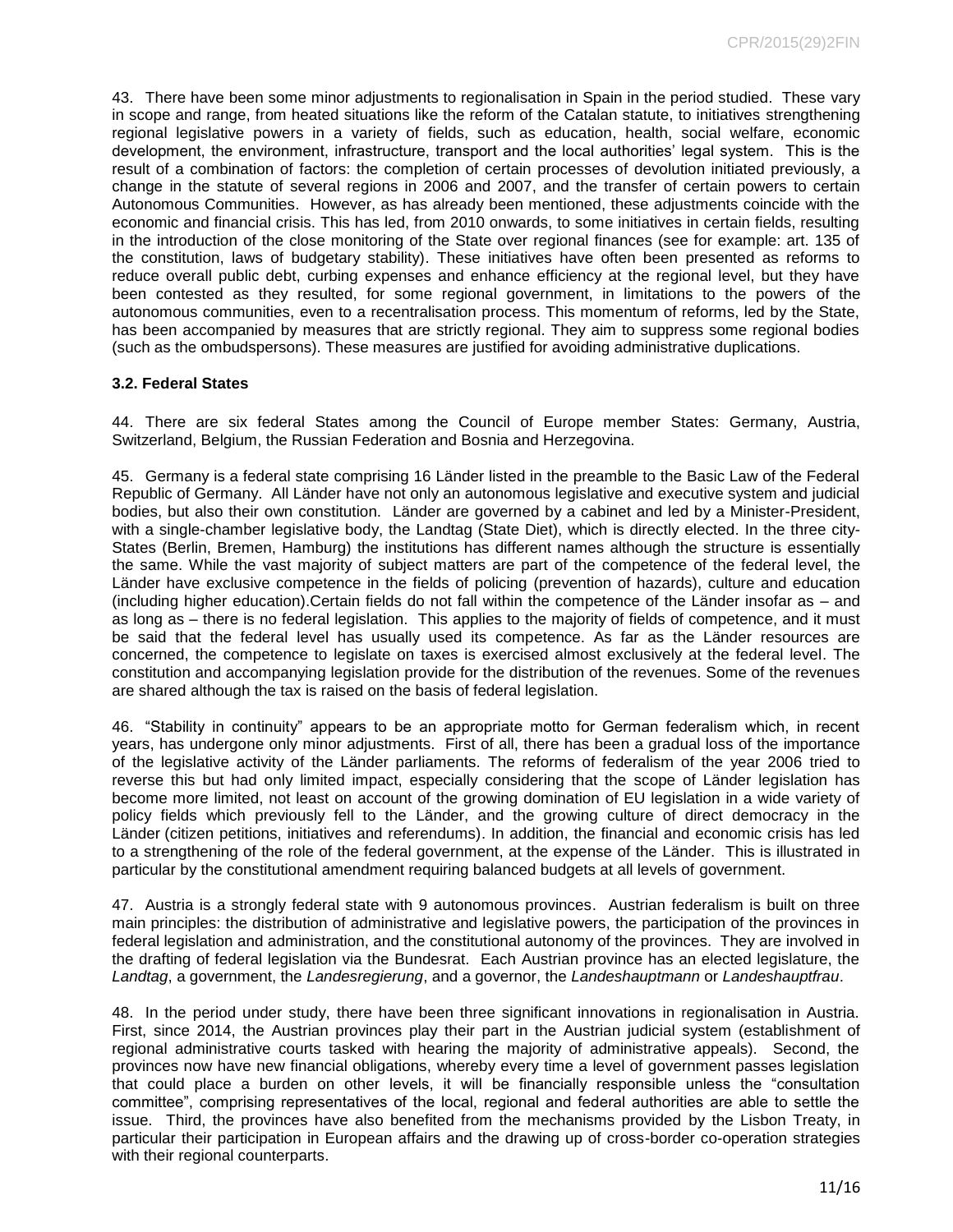49. In contrast, the allocation of powers between the federal level and the provinces is still very complex and fragmented, particularly with regard to the exercise of specific aspects of shared powers (such as the social and health services). A reform has been put on the agenda in recent years, but has not yet been adopted. A very centralising proposal put forward in 2008 was widely rejected by the provinces. Nonetheless, reform remains on the political agenda.

50. Switzerland is a federal republic with 26 cantons having their own constitutions. Whereas the smallest canton, Appenzell Innerrhoden, numbers just 16,000 inhabitants, the largest canton, Zurich, has a population of more than 1.4 million. The key features of Swiss Federalism are the cantonal autonomy according to the federal Constitution, the equal rights of the cantons, their participation in the decisionmaking of the confederation and the cooperation between the cantons. Each canton has a cantonal executive, a cantonal parliament and a cantonal court. Direct democracy in the Swiss cantons is more developed than at the national level, e. g. investments are submitted to the voters for approval by referendum on an obligatory or optional basis.

51. The cantons enjoy all powers that are not specifically delegated to the federation. The current task sharing between the Confederation and the cantons from 2008 is based on subsidiarity, fiscal equivalency and congruency. The range of tasks is wide. Total cantonal expenses correspond to more than 40 per cent of the total expenses of the entire state sector. Financial autonomy is a core element of Swiss Federalism. According to the federal constitution, the Confederation respects the autonomy of the cantons with regard to their tasks, organisation and finances. Financial autonomy comprises the possibility to generate financial means, especially by levying taxes and fees. A new financial equalisation arrangement came into effect in 2008, which intends to reduce the differences in financial capacity among the Cantons, guarantee the Cantons a minimum level of financial resources, compensate for excessive financial burdens on individual Cantons due to geo-topographical or socio-demographic factors and encourage inter-cantonal cooperation on burden equalisation, while maintaining the tax competitiveness of the Cantons from a national and international perspective. The funds for the equalisation are provided by the confederation and by cantons with higher levels of resources.

52. During the last two decades, there has been a trend towards greater coordination between cantons and greater centralisation, with the introduction of national laws that set minimal standards (Rahmengesetzgebung). The federal level plays a proactive role, which is supported by the citizens. This may be a result of increased competition at the European level and economies of scale and scope, which can be better applied in a larger perimeter, as well of the expectations of citizens that cantons should provide levels of service provision that are broadly comparable. The small size of the Swiss cantons is sometimes presented as an obstacle to development. However, amalgamations are not supported by citizens in Switzerland.

53. Belgium has two types of federated entities: three Communities, the French Community, the Flemish Community and the German-speaking Community; and three Regions (the Flemish Region, the Walloon Region and the Brussels-Capital Region). The Communities exercise competences relating to personal welfare, such as culture, education, health and personal assistance. The Regions exercise competences relating to their territory, such as town and country planning, environmental protection and housing policy. Contrary to other federal systems in which the federal authority is responsible for harmonisation and in which the federated authorities implement the guidelines and measures laid down, the Belgian federal structure is based on an exclusive allocation of competences: each level of authority has its own competences which it organises and exercises in total independence. The principle of exclusive competences also applies, virtually without reserve, to the autonomy of the federated entities on the international stage. Each Region has its own government and its own parliament.

54. The sixth state reform, which amended the Belgian constitution, was completed in early 2014. This reform has further strengthened the competences of the Regions and the Communities. There are three main aspects to the recent changes. First, the upper house of the federal parliament has been reorganised and transformed into a chamber representing the Regions and the Communities. Second, the reform has transferred a number of competences, including of a financial nature, from the federal state to the Regions and Communities. Lastly, there has been a change to the status of the Brussels-Capital Region.

55. As a result of this reform, the Belgian Regions and Communities can now play a role in the federal legislative process. The new responsibilities delegated to the Communities include healthcare and assistance to the elderly, the rules governing the granting of licences, and the building and renovation of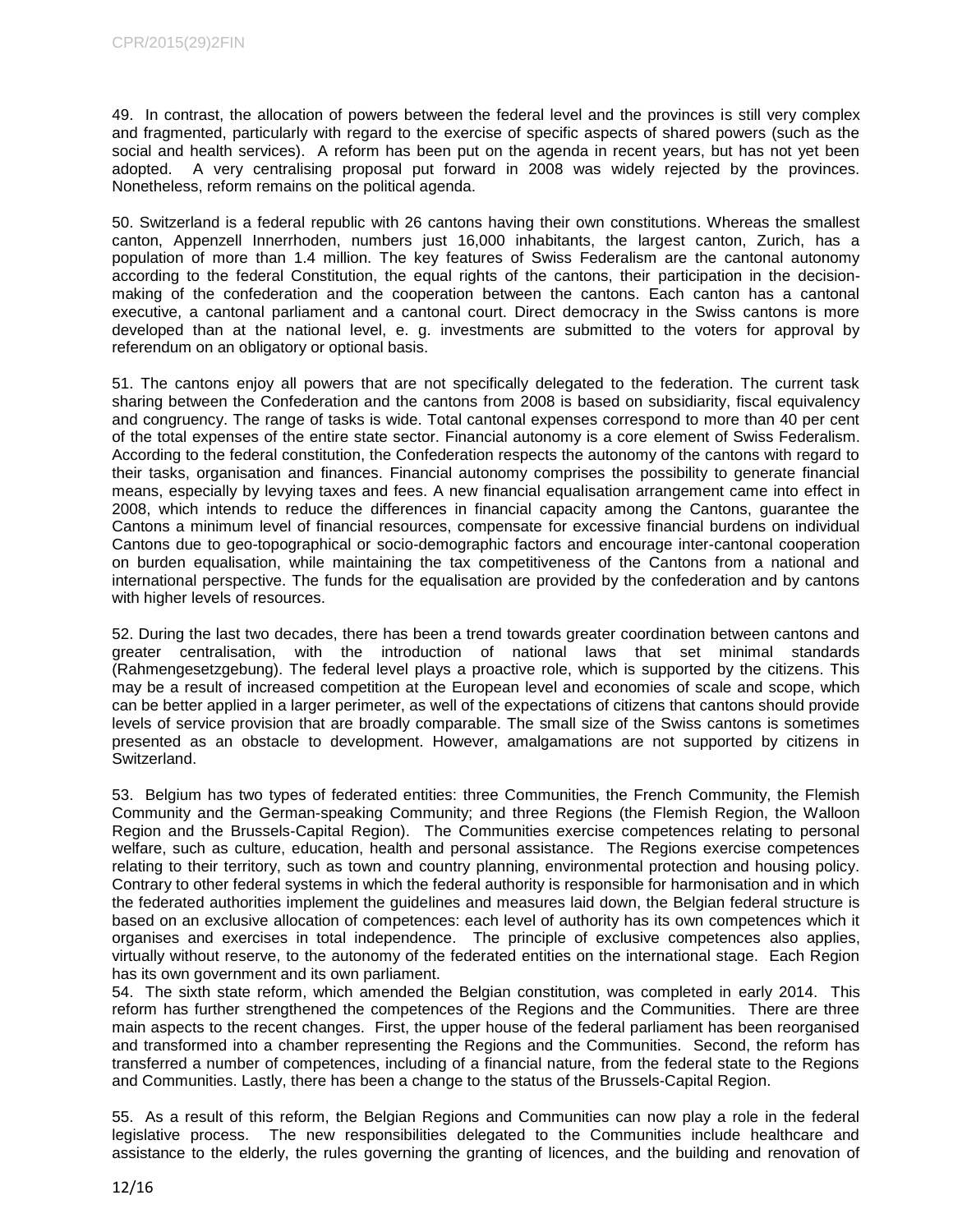hospitals. The Regions have acquired competences in the fields of employment, mobility, energy, agriculture and tax expenditure. In addition, the reform has also increased the fiscal autonomy of the Regions and the Communities. The transfer of additional powers to the Regions and Communities entails the corresponding transfer of financial resources and additional staff. The reformed special finance law governs the funding of the country's very different federated entities, enabling the transferred powers to be carried out in practice.

56. Lastly, while the reform extends the constitutive autonomy of the Regions, it also tends to give rise to restoring symmetry in the country insofar as the Brussels-Capital Region now has the same status as the other Belgian Regions, including the power to pass legislation having the same legal standing as the laws passed by its counterparts.

57. Finally, Bosnia and Herzegovina is a federal state comprising the Federation of Bosnia and Herzegovina, the Republika Srpska and Brčko district. The latter has all the competences and institutions specific to a state (legislative, executive and judiciary) although it is not termed as such and although its territory is very small, but nonetheless of undeniable strategic importance. The Republika Srpska has no intermediate level between the entity and the local level; it continues to be a unitary state, even though it is going through a period of devolution and ensures relatively strong protection of local self-government.

58. It is only in the Federation of Bosnia and Herzegovina that there is an intermediate regional level (cantons) between the entity and the local level (municipalities). The cantons of the Federation of Bosnia and Herzegovina have their own constitution, a council (parliament) comprising members directly elected by the canton electorate, a Speaker elected by the council and a government led by a prime minister. They also have their own judicial system. There have been no significant developments in regionalisation in the country between 2007 and 2015.

#### <span id="page-12-0"></span>**3.3. Financial autonomy of regions**

59. As far as regions' own resources are concerned, the situation also varies, even among countries with a high level of decentralisation. For instance, while the individual Länder in Germany have long benefitted from tax-raising powers, most of the autonomous communities in Spain have a more limited power to levy and collect taxes.

60. In terms of financial resources, the German federal authorities and the Länder are interconnected, since revenue from major taxes is shared. The regional disparities in terms of the economic and financial capacity of the Länder and local authorities are balanced by the financial equalisation system. An appropriation of all tax revenue system first applies between different levels of government, especially between the Federation and the Länder. Then the total tax revenue of the regional level must be distributed among the Länder, equalising their financial capacity. For the same purpose, the financially weaker Länder receive funds from the Federation in the form of additional subsidies. Financial equalisation is also practiced within the various Länder.

61. About fifteen years ago, it was proposed to introduce more competition in the federal system in the area of financial relations, particularly with regard to horizontal equalisation. In 1999, the German Federal Constitutional Court (BVerfG) opened the financial relations sector up to competition as an expression of the political responsibility of the state governments. However, in 2013 Bavaria and Hesse filed a complaint against the current equalisation legislation to the Federal Constitutional Court.

62. After the first reform of the federal system in 2006, a second part should have addressed and reshaped the financial relations between the Federation and the Länder. However, there was little incentive to change due to the long-standing agreement between the Federation and the States on the equalisation system which is due to expire in 2019. Since 2009, however, significant changes have taken place in the context of reactions to the economic and financial crisis. Various measures have been adopted to fight against the deficit at all levels. Thus, the reform introduces a constitutional obligation to balance budgets on the part of the Federation and the Länder ("debt brake"). Regional expenditures are now linked by a new constitutional rule on the structural deficits and the Federation will have to limit its revenue from loans. These may not exceed 0.35% of nominal GDP. The constitutional amendment is binding on all authorities, including the Länder and municipalities. All Länder must endeavour to approve balanced budgets, with the smallest shortfall possible. In 2010, the Parliament of Schleswig-Holstein challenged this provision before the Federal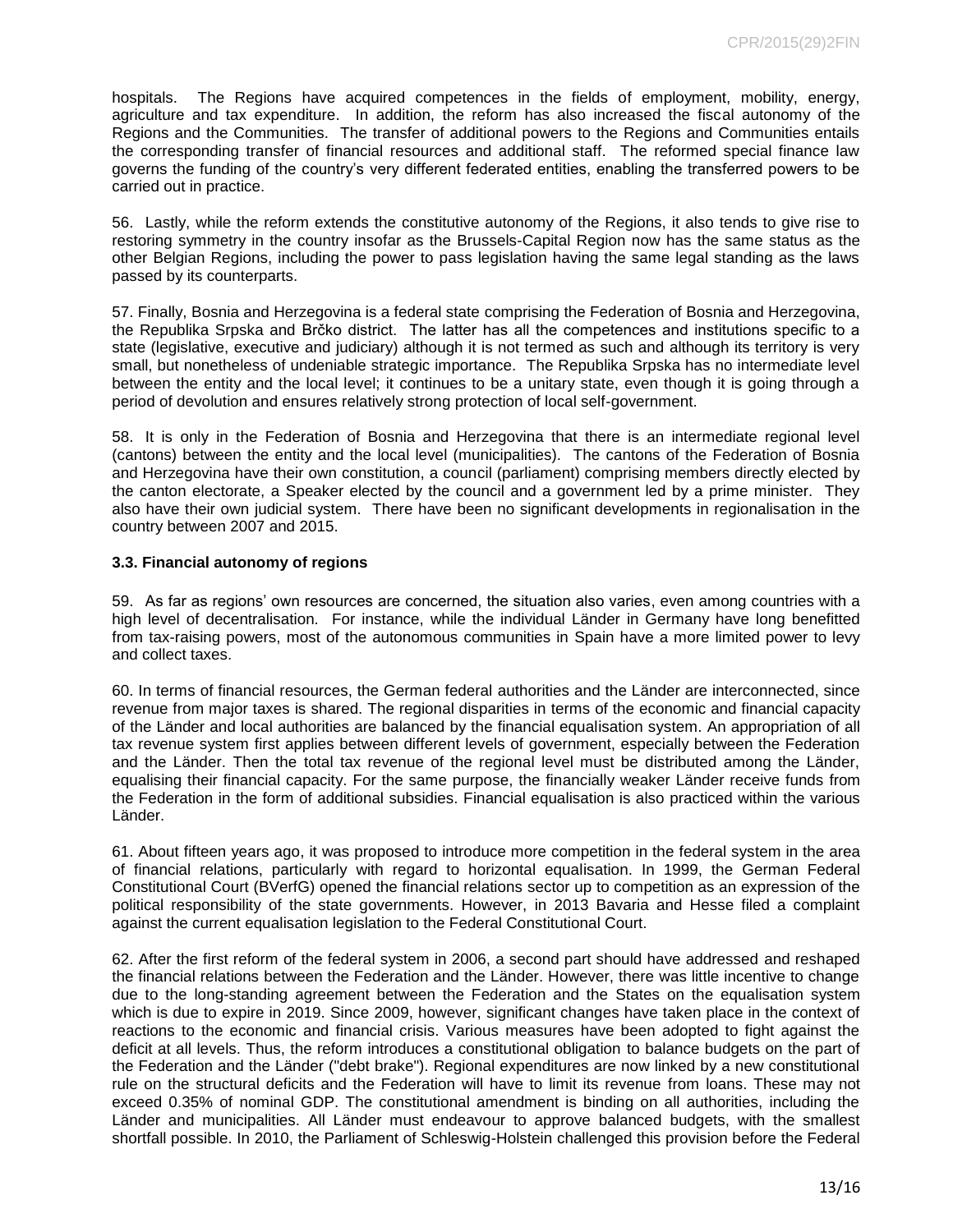Constitutional Court alleging a violation of its budgetary sovereignty, but this issue was deemed inadmissible.

63. In addition to the new constitutional rules regarding fiscal discipline, a cooperative early-warning system has been introduced. In January 2010, a Council for stability was established for the monitoring and annual review of budget management and the situation of the Federation and the Länder, and in particular for measuring the progress of the five Länder that receive consolidation grants.

64. The situation in Spain is different and varies across the regions. Most of the autonomous communities are considered regions with an ordinary regime, governed by organic law on regional finances (LOFCA, ratified in 1980 and modified several times, including in 2009). In this framework, regions have resources of their own and can levy certain taxes (such as the inheritance tax). Moreover, they can decide on part of the percentage of the income tax, even though it is a national tax. Every fiscal year, the Spanish State distributes sums raised in national taxation among the regions, according to their population. This system is severely contested by several autonomous communities. As for the Navarra region and Basque Country, they have greater fiscal autonomy since they have their own tax system, including income tax, over corporate and individuals. These two regions transfer to the State an amount equivalent to the delivery of public services by the State in their territory. Finally, the Canary Islands have their own particularities, in particular regarding VAT.

65. In Italy, the austerity measures adopted by central government in response to the economic and financial crisis have resulted in substantial cuts in regions' capacity in terms of spending autonomy. In theory, the 2001 constitutional reform increased regions' financial autonomy, but the onset of the economic and financial crisis reversed the trend, calling into question the transition to the new system. The austerity measures adopted by central government, unilaterally cutting transfers to the regions, pose a challenge to regional financial autonomy.

66. As far as the Italian regions' revenues are concerned, the constitution defines subnational autonomy with the aid of the principle of self-sufficiency. Public transfers – except financial equalisation transfers – must accordingly be abolished and regions must base their financing on "independent" resources. That basically involves regions' tax revenues. Under Article 119 of the constitution and the law of 2009, these revenues comprise regional taxes, regional surcharges on state taxes and shared tax revenues, as well as nonearmarked equalisation transfers.

67. In contrast, the financing systems of special regions are based primarily on a share of state taxes allocated to the relevant territory. In terms of budget deficits, debt and borrowing, the new legal framework established by legislation passed in 2012 imposes limits on deficits and regions' ability to incur debts. At the same time, it sets strict limits for regional budget overruns. There may therefore be variances, but each region must make up any deficit within the following three years.

#### <span id="page-13-0"></span>**3.4. The development of regionalism and regional nationalism**

68. Regionalism is understood as seeking to enhance and defend the interests and identity of specific regions or a group of regions, either official or traditional. Regionalism sometimes turns into regional nationalism. It involves a political movement demanding national status for a region and its recognition in terms of political autonomy.

69. Some of the strongest expressions of regionalisation, which take the form of calls for independence, are in part a result of the economic and financial crisis. It is often the richest regions which are seeking to avoid their obligations in terms of solidarity and, more generally, escape the shared destiny of the country affected by the crisis. This reflects a degree of identity-based isolationism and waning of solidarity between regions.

70. In some cases, the calls for self-government go so far as demands for independence by means of referendums.

#### <span id="page-13-1"></span>**A. Scotland**

71. Since the passage of the Scotland Act in 1998, Scotland has enjoyed a high degree of autonomy. It has its own government and parliament, which may not, however, contravene the principles of British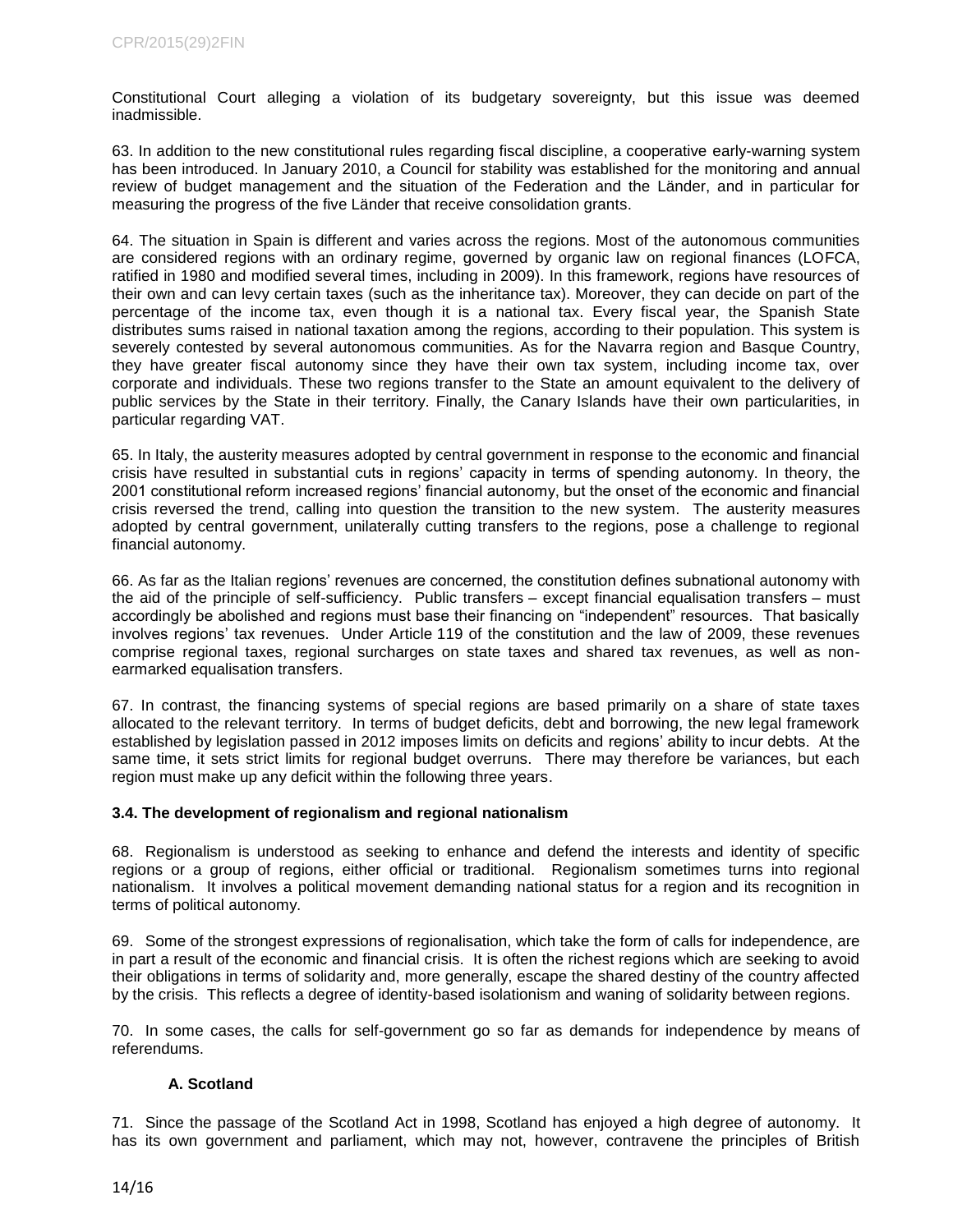sovereignty. Since the 2007 elections, the Scottish government has been headed by the Scottish National Party (SNP), which has campaigned for Scottish independence by the ballot box since being set up in 1934. Although the Scottish people have been granted devolution and regained sovereignty over most domestic matters, the nationalists continue to call for total independence. On 15 October 2012, the UK government and the Scottish government signed an agreement in Edinburgh under which the former allowed the latter to hold a referendum.

72. For the SNP, many issues are involved. It calls for the independence of Scotland, to give the people of Scotland full control over the Scotland's natural resources and to implement policies which it asserts would be more equitable than those which are formulated in Westminster. It claims that Scotland can be selfsufficient, primarily because of North Sea oil, which generated revenues of over £11 billion in 2011-2012. Given its longstanding antinuclear stance, it also immediately links potential Scottish independence with the redeployment of the UK's nuclear forces and related support facilities outside of Scottish territory. It underlines the democratic deficit in Scotland, given the UK's traditional centralism. It has consistently advocated the abolishment of the House of Lords, as being essentially undemocratic, and favours a unicameral parliamentary system based on proportional representation.

73. The referendum on Scottish independence took place on 18 September 2014. Scots were required to reply Yes or No to the question: "Should Scotland be an independent country?" In the end, independence was rejected with a No vote of 55.3%. Despite this result, the May 2015 UK general election saw a huge upsurge in support for the Scottish National Party (the other main parties were basically wiped out in Scotland). As a result, the SNP has replaced the Liberal Democrats as the UK's third-largest political party, meaning that the question of Scottish independence remains an issue to be addressed by the new government.

## <span id="page-14-0"></span>**B. Catalonia**

74. Catalan nationalism is a political movement that took shape in the late 19th century, demanding the recognition of Catalonia as a nation (and indeed all Catalan-speaking areas) in terms of political autonomy. On 30 September 2005, after over two years of negotiations, the Catalan parliament approved by a large majority a draft new statute of autonomy, thereby achieving one of the main objectives in the government's programme. In spite of it being discussed, negotiated and approved by both the Catalan and Spanish parliaments, and by a legal referendum in 2006, the Constitutional Court in 2010 ruled that 14 articles or part of them were unconstitutional, together with the references in the preamble to "Catalonia as a nation" and "the national reality of Catalonia". This decision prompted a strong popular outcry and an important demonstration for "the right to decide" took place.

75. In 2013, the Catalan regional government called a regional referendum on Catalan self-determination, on the basis on a law with respect to referenda that was voted in the Catalan parliament. Contrary to Scotland, there has been no negotiation framework with the State. The Spanish Constitutional Tribunal, in response to a referral by the Spanish government, first suspended the application of the law and the organisation of the referendum and then ruled the law unconstitutional, as well as the decree calling the referendum<sup>17</sup>. The possibility of such a referendum was also formally rejected by the Spanish parliament in 2014. Despite these decisions, an informal "consultation" – managed by NGOs – was organised on 9 November 2014. The majority of voters (more than 80%) voted for the independence of Catalonia but the voter turnout was reported to be very low (less than 30%). These data have been interpreted differently by the Spanish government and the regional government. In this climate of political tension, the president of the regional government decided to convene early regional elections, which were held on 27 September 2015. Regional parties pro-independence formed alliances and presented these elections as a plebiscite to start a process aiming at the independence of Catalonia. The results will have a decisive impact on the political status of this region.

## <span id="page-14-1"></span>**C. Flanders**

 $\overline{\phantom{a}}$ 

76. The sixth state reform in Belgium further strengthened the powers of the regions and communities. The main aspect of the reform was the transfer of powers from the federal state to the communities and regions.

<sup>17</sup> http://www.tribunalconstitucional.es/es/salaPrensa/Documents/NP\_2015\_015/NOTA%20INFORMATIVA%20NUMERO%2015- 2015.pdf